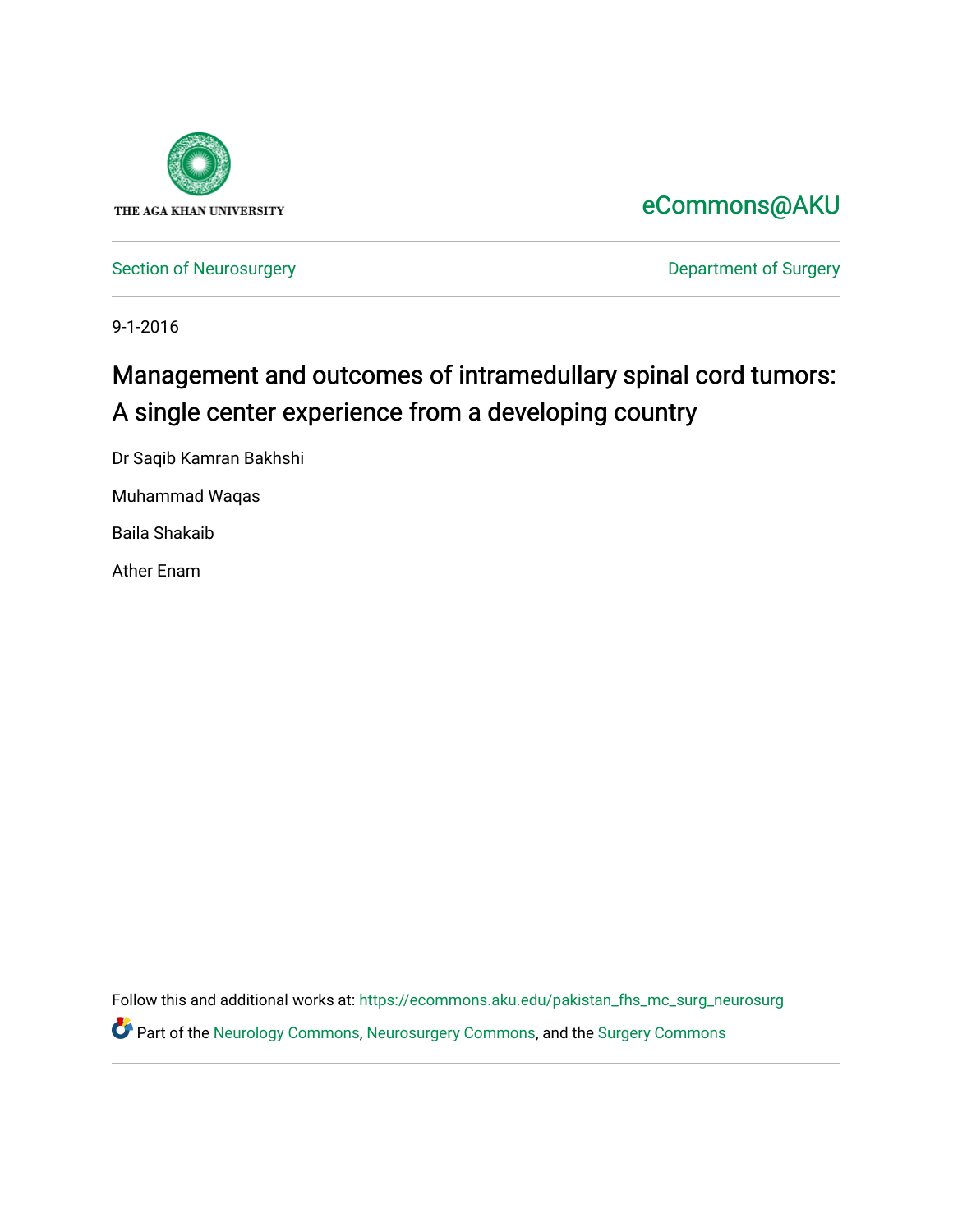

**SNI: Neuro-Oncology, a supplement to Surgical Neurology International**

**OPEN ACCESS**

**For entire Editorial Board visit :** w.surgicalneurologyint.com

**Editor:**<br>**Daniel Silbergeld,** University<br>of Washington Medical Center, Seattle, Washington, USA

## **Management and outcomes of intramedullary spinal cord tumors: A single center experience from a developing country**

Saqib K. Bakhshi, Muhammad Waqas, Baila Shakaib, Syed A. Enam

Department of Surgery, Section of Neurosurgery, Aga Khan University Hospital, Karachi, Pakistan

E‑mail: Saqib K. Bakhshi ‑ saqib\_dmc@hotmail.com; Muhammad Waqas ‑ shaiq\_waqas@hotmail.com; Baila Shakaib ‑ bailashakaib@gmail.com; \*Syed A. Enam ‑ ather.enam@aku.edu

\*Corresponding author

Received: 01 July 16 Accepted: 13 July 16 Published: 01 September 16

### **Abstract**

**Background:** Intraoperative neurophysiology, high magnification microscopes, and ultrasonic aspirators are considered essential aid for the safe resection of intramedullary spinal cord tumors (IMSCTs). Most centers in developing countries such as Pakistan still lack these facilities. The purpose of this study was to review the management of IMSCTs at our hospital and to determine factors associated with the outcomes of surgery.

**Methods:** This was a retrospective review of medical records of adult patients undergoing surgery for IMSCT over 12 years. The institutional ethical review committee approved this study. Data were collected regarding demographics, clinical and radiological features, and surgical details. Modified McCormick Scale was used to grade patients' neurological status at admission, discharge, and follow‑up. Statistical analysis was performed using the Statistical Package for Social Sciences version 22.

**Results:** Forty three cases were reviewed. Mean age was 33.8 ± 15.1 years whereas median follow-up was 5 months (range: 0.25–96 months). Most patients had ependymoma ( $n = 16$ ; 73%). Cervical region was the most commonly involved (*n* = 15; 34.9%). Gross total resection (GTR) was achieved in 30 cases (69.8%). The preoperative McCormick grade was significantly associated with follow‑up McCormick grade (*P* value = 0.002). Eight patients (18.6%) underwent intraoperative electrophysiological monitoring, out of which GTR was achieved in all cases, and none had disease progression or recurrence. Ten patients received postoperative radiotherapy. Thirty five patients (81.4%) had progression free survival at last follow-up.

**Conclusions:** We achieved a GTR rate of 68.9% for IMSCTs with limited resources. In few cases, where intraoperative electrophysiology was used, the rate of GTR was 100%. Preoperative neurological status was associated with better postoperative McCormick score.

**Key Words:** Intramedullary spinal cord tumor, modified McCormick scale, spinal cord

**Access this article online Website:** www.surgicalneurologyint.com **DOI:**  10.4103/2152-7806.189733 **Quick Response Code:**



This is an open access article distributed under the terms of the Creative Commons Attribution-NonCommercial-ShareAlike 3.0 License, which allows others to remix, tweak, and build upon the work non-commercially, as long as the author is credited and the new creations are licensed under the identical terms.

**For reprints contact:** reprints@medknow.com

How to cite this article: Bakhshi SK, Waqas M, Shakaib B, Enam SA. Management and outcomes of intramedullary spinal cord tumors: A single center experience from a developing country. Surg Neurol Int 2016;7:S617-22.

http://surgicalneurologyint.com/Management-and-outcomes-of-intramedullary-spinal-cord-tumors:-A-single-center-experience-from-a-developing-country/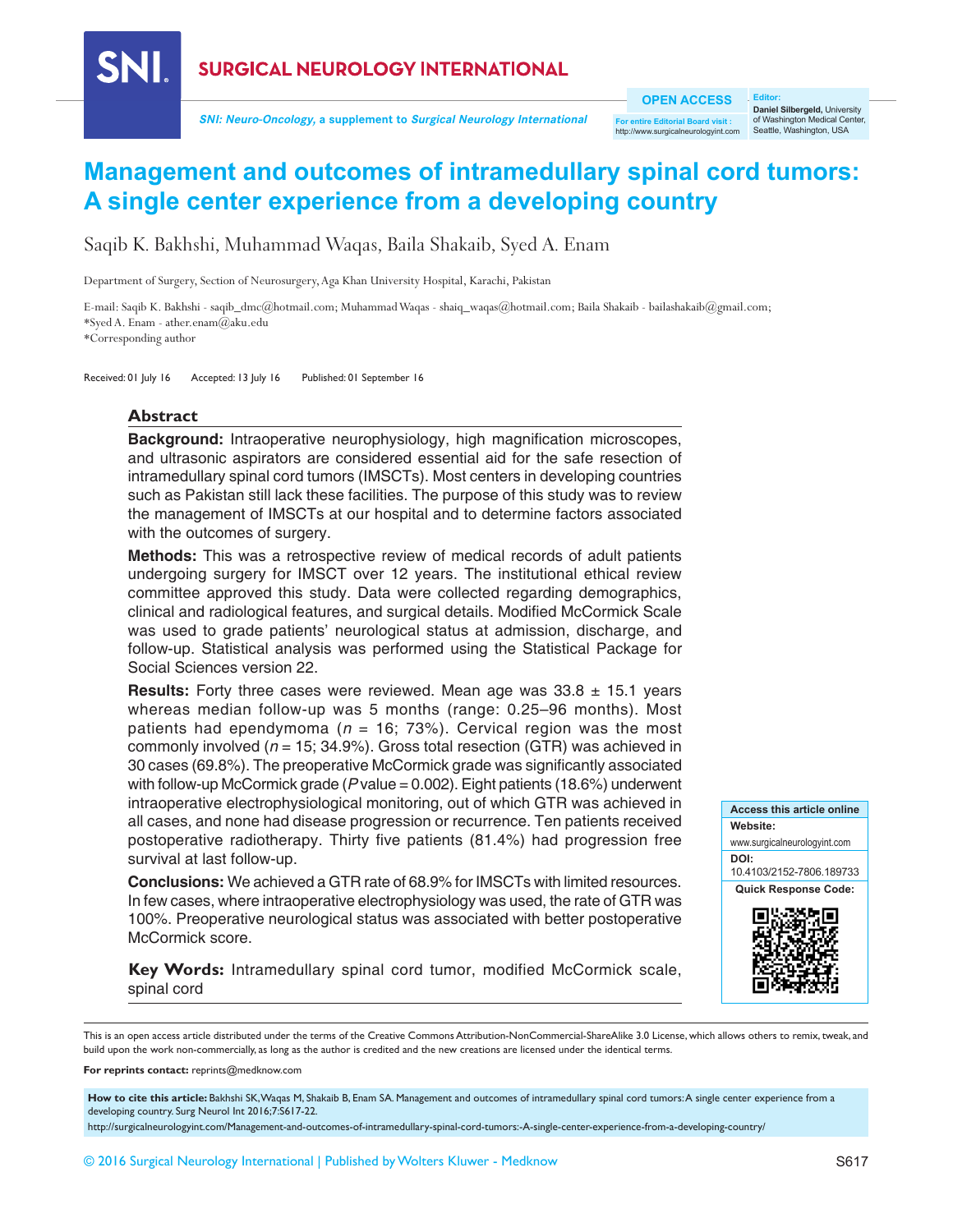## **INTRODUCTION**

Intramedullary spinal cord tumors (IMSCT) account for only 4–10% of all primary central nervous system (CNS) neoplastic lesions and 20% of all spinal cord tumors in adults.[8] Although uncommon, IMSCTs can cause disability and severely affect the quality of life.<sup>[8,11]</sup> Spinal ependymoma is the most frequently occurring IMSCT.[8,11] Magnetic resonance imaging (MRI) is the imaging modality of choice for the diagnosis and characterization of these lesions.[20]

According to previous studies regarding treatment options, early surgical excision, possibly gross total resection (GTR), improves functional outcomes.[11,16,18] Numerous authors have endorsed regular use of intraoperative electrophysiological monitoring (IOEM) including somatosensory-evoked potentials (SSEP) and motor‑evoked potentials (MEP); however, there is insufficient evidence assessing their real impact on functional outcomes.<sup>[6,9,14,17]</sup>

There is scarcity of data on IMSCT from Pakistan<sup>[1]</sup> and other countries from South Asia, where performing maximum resection of tumor becomes even more challenging due to resource limitations. The purpose of this study was to review the presentation, management, and outcomes IMSCTs at our hospital during last 12 years and to determine the factors associated with outcomes of surgery.

## **MATERIALS AND METHODS**

This was a retrospective review. All patients who underwent surgery for IMSCT at our hospital between 2003 and 2015 with complete records available, irrespective of age and gender, were included. The patients were identified by the Medical Records department of the hospital, which then retrieved their medical records. Ethical approval was obtained from the Ethical Review Committee at Aga Khan University Hospital, Karachi (3533-Sur-ERC-15).

Data was collected according to a proforma. It consisted of different variables including demographics, clinical presentation of disease and management in the hospital, histopathological diagnosis, and postoperative course of the disease. This information was extracted by reviewing patients' medical records. Patients with incomplete records were excluded from the study.

GTR was defined as the removal of >95% tumor tissue, which was either mentioned in operative notes or seen on postoperative MRI. Maximum safe resection (MSR) was defined as the removal of maximum volume of tissue, which could be safely removed. Biopsy was defined as the removal of only a small amount of tissue required for histological analysis.

Use of IOEM is not a standard practice at our hospital so it was utilized in some cases using SSEP. Tumor was histologically diagnosed and then graded according to the World Health Organization (WHO) classification at the histopathology department of our hospital. Progression free survival (PFS) was defined as no recurrence of disease after GTR and no increase in the size of residual disease after MSR or biopsy.

Modified McCormick Scale (MMS) was used for grading patients' neurological status at admission, immediately after surgery and at last follow-up [Table 1].<sup>[13]</sup>

## **Surgical technique for intramedullary spinal cord tumors**

We perform the procedure in prone position under general anesthesia. For cervical surgeries, Mayfield clamp is used to fix the head in a flexed position. It is ensured that abdomen is free and all the pressure points are adequately padded. We confirm the level of surgery with the help of fluoroscope before starting incision and after exposure of laminae. For cases where intraoperative electrophysiology monitoring is planned, electrodes are placed after positioning. A midline posterior approach is used with subperiosteal dissection to expose laminae bilaterally. Facet joints are carefully preserved. Laminectomy is performed at the level of the tumor, ensuring that we have an adequate exposure of cranial and caudal limits of the tumor. In few cases, we have also performed laminoplasty without compromising exposure. After extradural hemostasis, a midline durotomy is performed using hook and knife. Posterior median sulcus is then identified and gently opened to access the tumor. We do not use coagulation and stay within the limits of the tumor performing internal debulking with the help of dissector and tumor forceps. After limited debulking, we dissect the tumor from margins and roll it inward.

Once the dissection is completed till the normal cord we complete the hemostasis. We use surgical (fibrillar and other) instead of cotton balls. Our use of cavitron ultrasonic surgical aspirator (CUSA) is very limited because of the high cost associated with its disposables. SSEP monitoring is not used consistently. Dura is closed in a watertight fashion using nonabsorbable suture. Valsalva maneuver is performed to look for any leak. Wound is then closed in layers.

**Table 1: Modified McCormick scale**

| Grade | <b>Modified McCormick Scale</b>                                            |
|-------|----------------------------------------------------------------------------|
|       | Intact neurologically, normal ambulation, minimal dysesthesia              |
| Ш     | Mild motor or sensory deficit, functional independence                     |
| Ш     | Moderate deficit, limitation of function, independent with<br>external aid |
| IV    | Severe motor or sensory deficit, limited function, dependent               |
|       | Paraplegia or quadriplegia, even with flickering movement                  |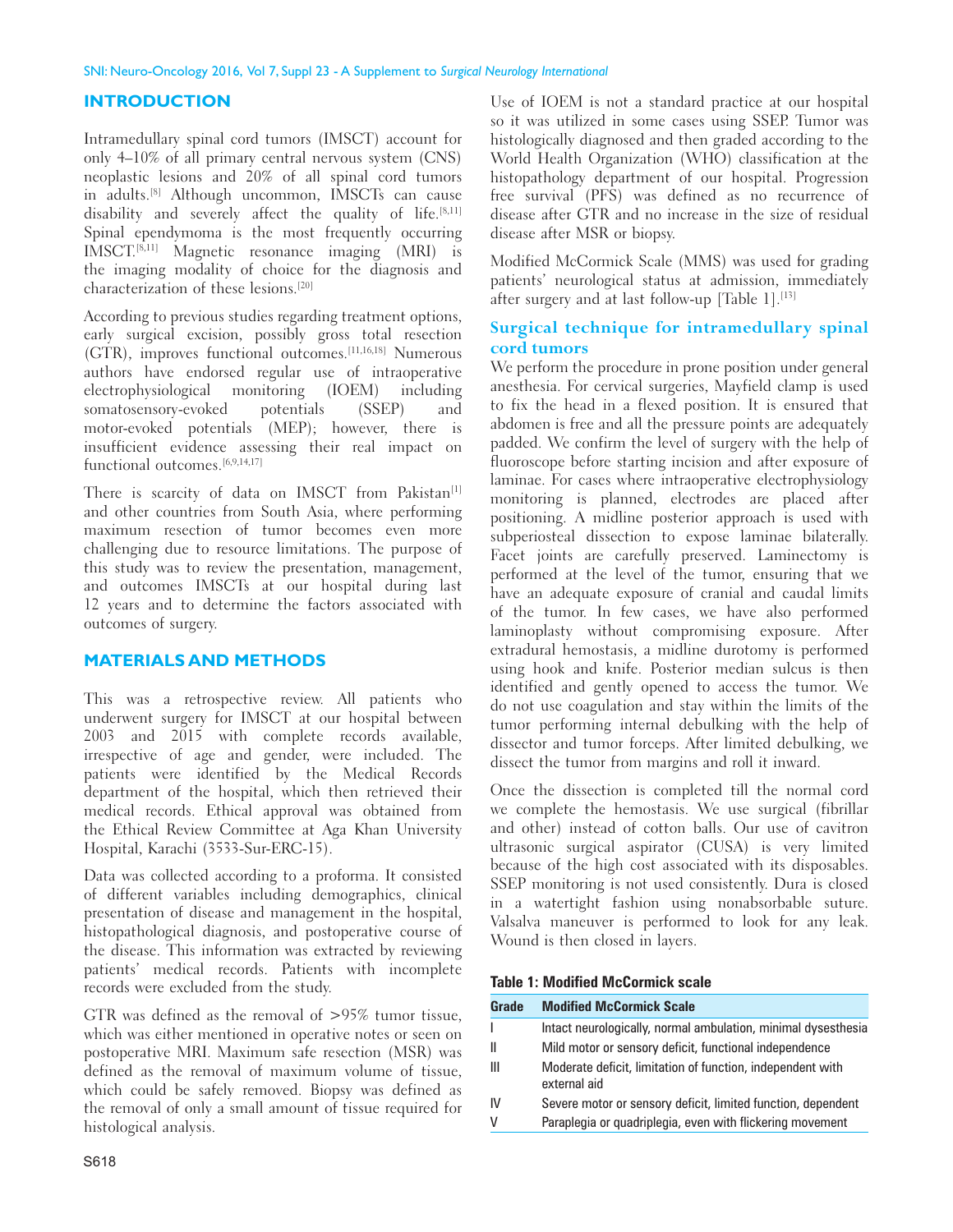#### **Statistical analysis**

Statistical Analysis was done using Statistical Package for Social Sciences (SPSS Inc., Chicago, IL, USA. Version 22.0). Means and standard deviation were calculated for continuous data with normal distribution whereas median and interquartile range (IQR) were calculated for continuous data with skewed distribution. Percentages and proportions were calculated for categorical data. Fisher's exact test was used to compare categorical data. Preoperative neurological status, tumor histology, extent of resection, and IOEM were correlated with postoperative neurological outcome. Kaplan–Meier graph was plotted to portray PFS.

#### **RESULTS**

Forty three patients were included in the study. Median age was 33.2 years, and the most common presenting complaint was back pain present in 24 patients (55.8%). The most common location was cervical spine  $(n = 15)$ ; 34.9) Only 3 patients (7.0%) had single level disease and half of the patients had their disease involving 2 or 3 spinal levels  $(n = 22; 51.1\%)$ . The highest numbers of disease levels involved were 7 present in 2 (4.7%) patients. The most common histological diagnosis was ependymoma. Patients' demographics and clinical characteristics are shown in Table 2.

We performed GTR in 30 patients (69.8%). Intraoperative electrophysiological monitoring (IOEM) was used in 8 (18.6%) patients and GTR was achieved in all of them. Twenty nine (67.4%) patients had one or more postoperative MRI done. Ten patients (23.3%) received postoperative radiotherapy while none of the patients received postoperative chemotherapy.

#### **Neurological status**

Postoperatively, 15 patients (34.9%) showed improvement their neurological function before discharge, 10 (23.2%) had transient worsening of function, and 18 (41.9%) had no change. At last follow‑up, an improvement in neurological function was observed in 24 patients (55.8%), 15 (34.9%) maintained their preoperative function, and only 4 patients (9.3%) had persistently worsened neurological status. Graph 1 shows that better pre‑operative MMS grades that resulted in better neurological function postoperatively  $(P = < 0.001)$ and at last follow-up  $(P = 0.002)$  [Graph 1].

Graph 2 depicts change in neurological status at last follow‑up compared to the preoperative status, and the role of IOEM, which was not statistically significant ( $P = 0.456$ ) [Graph 2].

#### **Progression free survival**

Eight patients (18.6%) had recurrence or progression of disease after surgery. Only 3% of all the patients who had GTR had disease progression, whereas 45% patients with MSR and all patients with biopsy had disease progression  $(P = 0.004)$ . Thirty five patients  $(81.4\%)$ had progression free survival at last follow-up. Table 3 shows some possible predictors of PFS.

Patients undergoing GTR had a significantly better survival as compared to those who underwent MSR or only biopsy on Kaplan–Meier log-rank analysis

#### **Table 2: Demographics and clinical characteristics**

| <b>Demographics and Clinical Characteristics</b> |                                   |  |  |
|--------------------------------------------------|-----------------------------------|--|--|
| Age (Median)                                     | 33.2 years ( $IQR = 24-46$ years) |  |  |
| Gender                                           |                                   |  |  |
| Male                                             | $n = 27(62.8%)$                   |  |  |
| Female                                           | $n = 16(37.8%$                    |  |  |
| Comorbids                                        |                                   |  |  |
| Hypertension                                     | $n = 6(14.0\%)$                   |  |  |
| Diabetes mellitus                                | $n=2(4.6%)$                       |  |  |
| Ischemic heart disease                           | $n=1$ (2.3%)                      |  |  |
| Benign prostatic hyperplasia                     | $n=1$ (2.3%)                      |  |  |
| Length of hospital stay (Median)                 | 7 days ( $IQR = 4-10$ days)       |  |  |
| Follow-up time (Median)                          | 5 months ( $IQR = 2-15$ months)   |  |  |
| Most common presenting complaint                 | <b>Backache</b>                   |  |  |
| Duration of symptoms (Median)                    | 4 months ( $IQR = 2-12$ months)   |  |  |
| Location                                         |                                   |  |  |
| Cervical                                         | $n = 15(34.9\%)$                  |  |  |
| Thoracic                                         | $n=9(20.9\%)$                     |  |  |
| Lumbar                                           | $n=9(20.9\%)$                     |  |  |
| Cervicothoracic                                  | $n=4(9.3%)$                       |  |  |
| Thoracolumbar                                    | $n = 6(14.0\%)$                   |  |  |
| Operating time (Mean)                            | $277.7 \pm 94.0$ minutes          |  |  |
| Commonest histological type of                   | Ependymoma                        |  |  |
| tumor                                            |                                   |  |  |
| Histology                                        |                                   |  |  |
| Ependymoma                                       | $n = 26(60\%)$                    |  |  |
| Astrocytoma                                      | $n = 9(21\%)$                     |  |  |
| Oligodendroglioma                                | $n = 2(5%)$                       |  |  |
| Hemangioblastoma                                 | $n = 2(5%)$                       |  |  |
| Ganglioglioma                                    | $n = 1$ (2%)                      |  |  |
| Schwannoma                                       | $n = 3(7%)$                       |  |  |
| <b>Extent of Resection</b>                       |                                   |  |  |
| Gross total resection                            | $n = 30(69.8%)$                   |  |  |
| Maximum safe resection                           | $n = 11(25.6%)$                   |  |  |
| Biopsy                                           | $n=2(4.7%)$                       |  |  |

#### **Table 3: Predictors of progression free survival**

| <b>Predictors of Progression Free Survival</b> |         |  |  |
|------------------------------------------------|---------|--|--|
| <b>Factors</b>                                 | P value |  |  |
| Age                                            | 0.443   |  |  |
| Gender                                         | 0.411   |  |  |
| Size of Lesion ( $>$ 3 levels)                 | 0.050   |  |  |
| IOEM                                           | 0.679   |  |  |
| GTR                                            | 0.002   |  |  |
| Low grade lesion (Grade I/II)                  | 0.011   |  |  |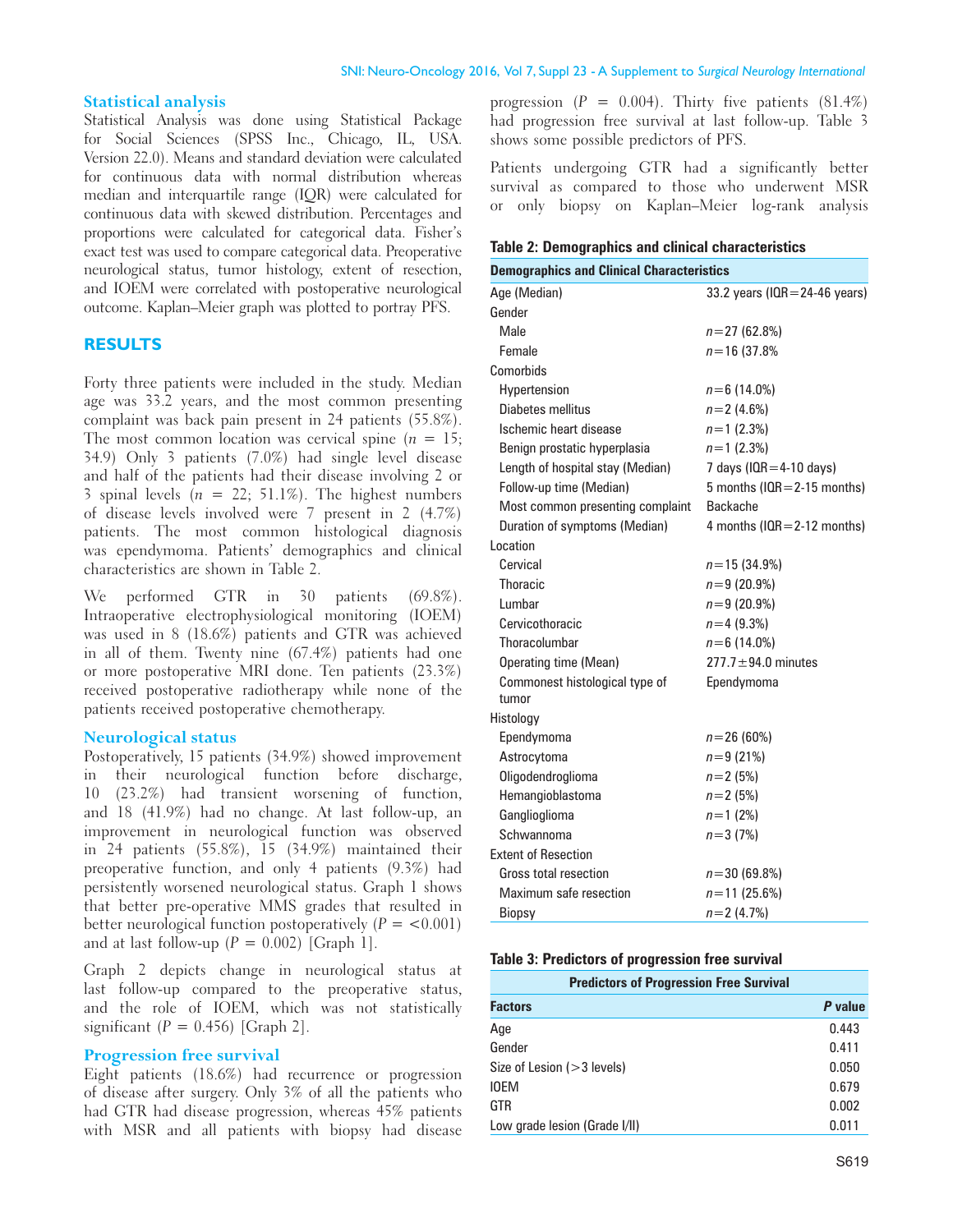#### SNI: Neuro-Oncology 2016, Vol 7, Suppl 23 - A Supplement to *Surgical Neurology International*

 $(P = < 0.001)$ , as shown in Figure 1. Similarly patients who had lower histopathological grade (grade I/II) had a better survival compared to those who had higher grades of lesion (grade III/IV), as shown in Figure 2.

### **DISCUSSION**

Lesions involving the spinal cord have always tested surgeons' skill. Figure 3 (a-c) shows MRI scans of a 20‑year‑old girl who presented with progressive weakness in all four limbs, more on the right side, for 2 years. Her preoperative MMS was 3. She underwent cervical laminectomy and gross total excision of the lesion 5 years back. Her immediate postoperative MMS was 2, and at last follow-up after 4 years, it was 1. Last follow-up scans done 4 years after surgery are shown in Figure 4 (a‑c).

Last few years have seen major advances toward better treatment of IMSCTs owing to developments in imaging techniques and surgical procedures.[9,11,12] We studied patients with IMSCT who were surgically treated at



**Graph 1: McCormick grades on pre-operative, post-operative and last follow up examination**



**Figure 1: Kaplan–Meier analysis for progression free survival with gross resection rate, maximum safe resection, and biopsy**

our hospital during last the 12 years; our sample of 43 patients is slightly less but comparable to most other studies, although few studies with larger sample size have been reported.<sup>[15,18]</sup> Our median follow-up of 5 months is, however, less than previous studies.<sup>[15,18]</sup>

Surgeons operating on IMSCTs are faced with the predicament of attempting radical excision, and yet, preserve adequate neural tissue. In a retrospective review conducted in 2005 involving 78 patients, Sandalcioglu *et al*.<sup>[18]</sup> reported that they achieved GTR in 83.3% patients and cited preoperative neurological status as the most important predicting factor of functional outcome. Similar findings were quoted by Kumar *et al*.<sup>[10]</sup> in their study on 43 patients. In another series of 70 cases, Bostrom *et al*.<sup>[2]</sup> also reported complete removal in 64.3% cases and stated early GTR of spinal ependymoma to be associated with better outcomes, limiting role of MSR, or biopsy with adjuvant therapy for high grade astrocytoma. We achieved GTR in 69.7% patients and have also found statistically significant relationship between preoperative and last follow-up neurological function. Because of less number of cases, subgroup analysis for individual tumor types could not be done.



**Graph 2: Change in neurological status at last follow-up and intraoperative electrophysiological monitoring**



**Figure 2: Kaplan–Meier analysis for progression free survival with regards to grade of lesion**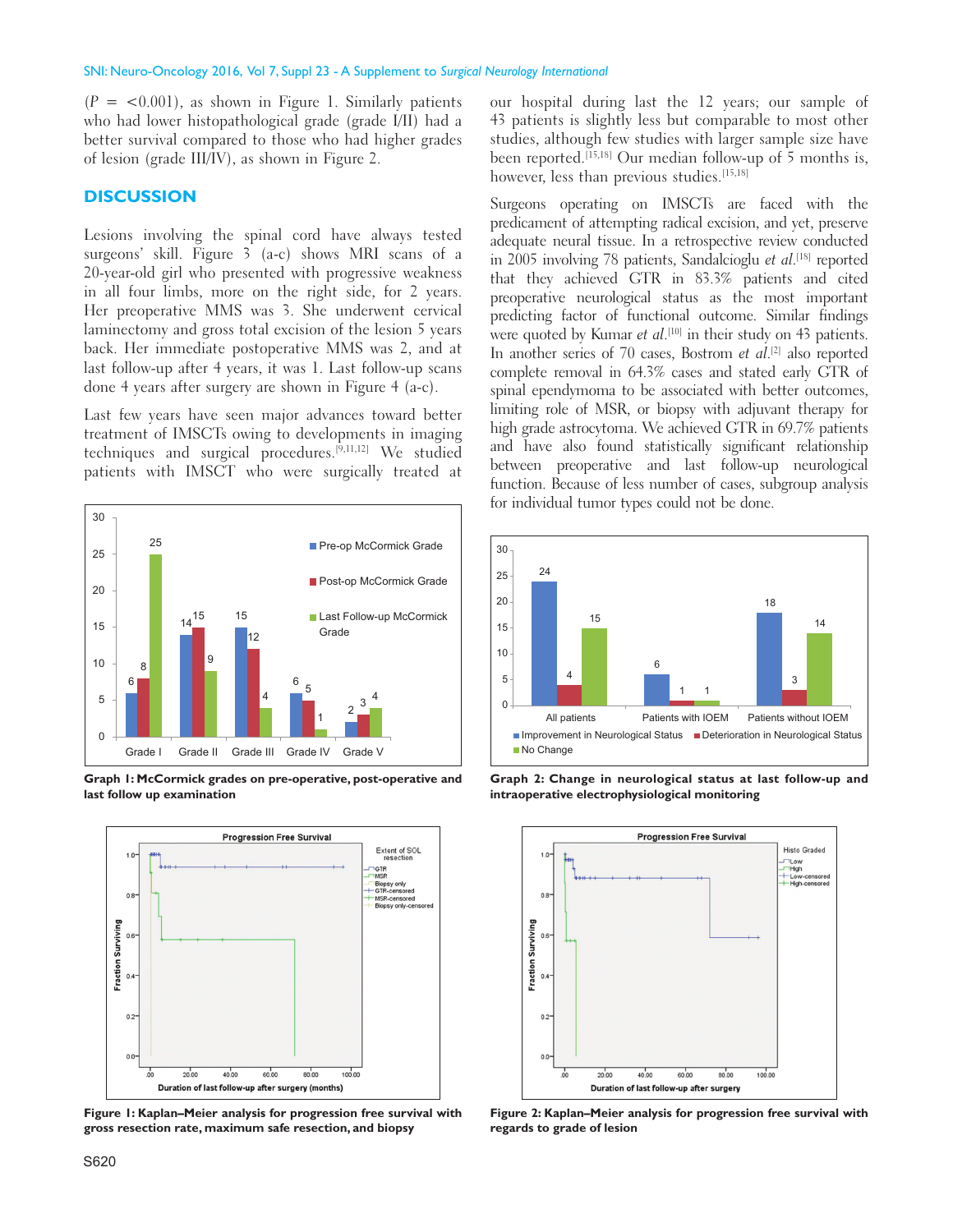

**Figure 3:(a) MRI cervical spine T2 weighted sagittal image showing hyper-intense contrast enhancing lesion at C5-C7. (b) Magnetic resonance imaging (MRI) cervical spine T1 weighted sagittal image showing hyperintense lesion at C5-C7. (c) MRI T1 weighted axial image showing large circumscribed hyper-intense lesion pushing spinal cord to left side**

In another study conducted in 2009, Matsuyama et al.<sup>[12]</sup> included 106 patients with a wide age range of 6–75 years. Their mean follow-up period was 7.3 years. They reported preoperative ambulatory status and GTR to be associated with better neurological prognosis; however, they observed postoperative neurological worsening in 31.5% patients. This was higher as compared to our observation of transient postoperative neurological deficits in 23.2% patients. Only 11.6% of our patients developed permanent neurological deficits after surgery at last follow‑up which is better than most than other studies that observed permanent deterioration in 11.6–34.6% patients.[2,10,12]

Management of tumors is always aimed at improving PFS. We have reported recurrence or disease progression in 18.6% patients, which is consistent with the recurrence rates of 9–22% in the current published literature.[2,10,18] Earlier studies have reported high grade astrocytoma and malignant IMSCT along with extent of resection to be associated with increased risk of recurrence.<sup>[4,5]</sup> In our study, more than half of the recurrences/disease progressions were seen in astrocytoma, however, it was not statistically significant ( $P = 0.308$ ). We reported GTR and low grade of lesion to be significant predictors of PFS, which is in agreement with previous studies.<sup>[10,18]</sup>



**Figure 4:(a) Post-operative MRI cervical spine T2 weighted sagittal image showing thinning of spinal cord at C6. (b) Post-operative MRI T2 weighted axial image showing thin spinal cord surrounded by CSF. (c) MRI T2 weighted axial image showing normal section of spinal cord**

There is controversy in existing literature regarding the role of adjuvant radiotherapy and chemotherapy for IMSCT, with some latest studies limiting its role to tumors which are not completely resectable.[3,7,18,19] Approximately a quarter of our patients received adjuvant radiotherapy and none received chemotherapy, however, we did not find any significant impact of radiation therapy on PFS or neurological outcomes.

The use of intraoperative electrophysiology techniques including SSEP and/or MEP has been advocated to help maintain patient's neurological function after surgery, which along with excision of entire tumor is the aim in most procedures. In our study, IOEM was used in only 8 (18.6%) patients, 3 of which had temporary and 1 had permanent postoperative worsening of neurological function. We did not observe any significant association of IOEM with extent of surgical resection or preservation of functional status. This is in contrast to studies at other centers which used this modality more often and attributed improved function due to its use improved outcomes.[6,9,12,17] Our different findings may be due to less often use of this modality and technical difficulties.

We included patients operated by multiple surgeons at a single center and the follow-up period was small, which are important limitations of this study. Another important feature is the impact of different anatomical levels of disease on functional status, which was not found to be statistically significant in our study, which again might be due to the smaller number of study participants. However, considering the rarity of these tumors and insufficient data from developing countries, our study highlights important aspects in the presentation, management and outcomes of IMSCTs in our region.

#### **CONCLUSION**

We have achieved a GTR rate of 68.9% for IMSCTs using limited technological assistance. In few cases,